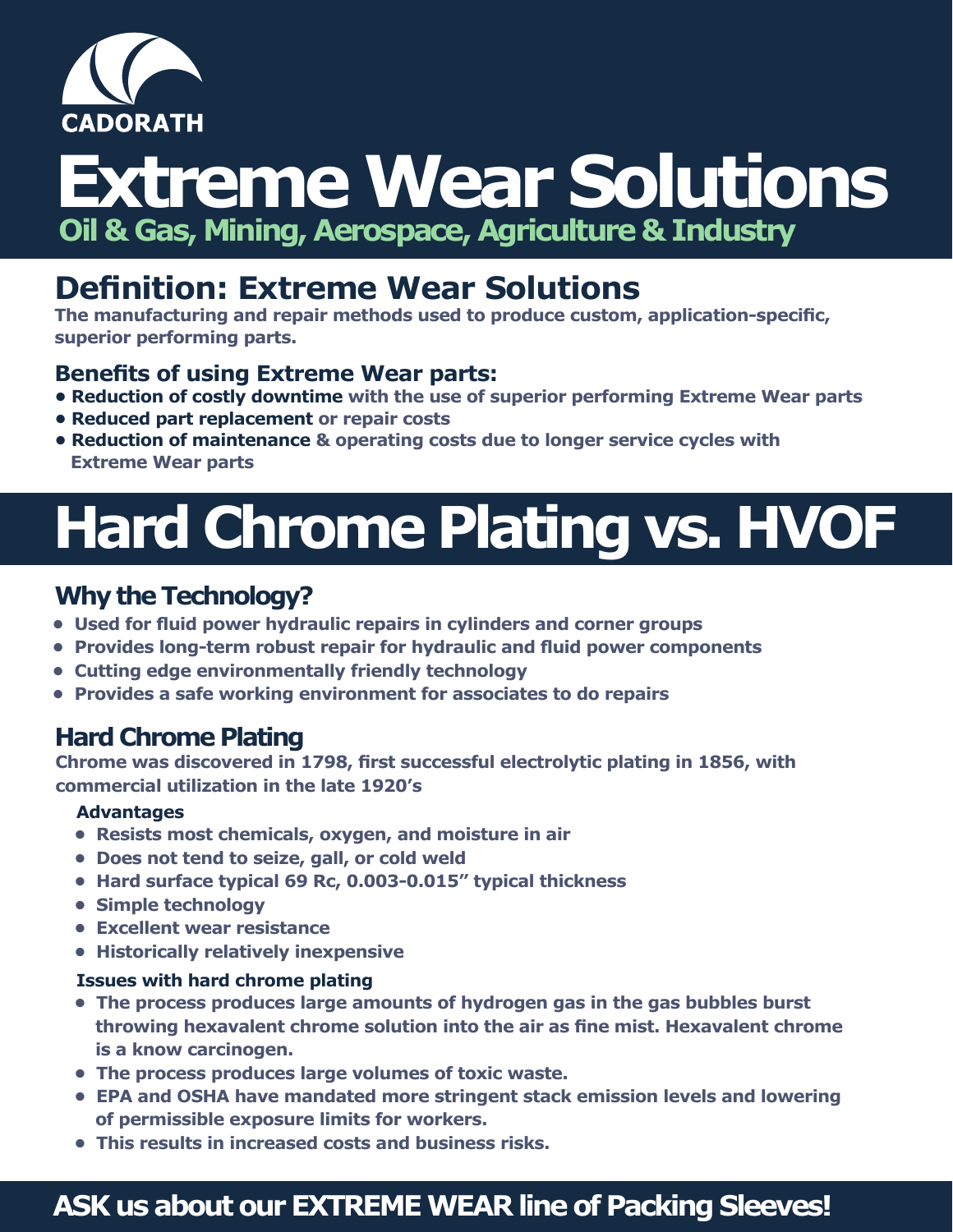## **Hard Chrome Plating vs. HVOF Cont'd**

#### **Alternatives to Hard Chrome Plating Sought**

- **The Hard Chrome Alternatives Team (HCAT) formed during the 1990's**
- **HCAT is a bi-national team comprised of Dept of Defense, US airlines, Canadian military and airline industries, support manufacturers**
- **Methods evaluated were Arc Spraying, Plasma Spraying, Flame Spraying, and High Velocity Oxy-Fuel (HVOF)**

#### **The BEST Alternative**

- **The best clean alternative method determined by HCAT was HVOF thermal spray for Hydraulic Actuators (Cylinder Rods)**
- **The HVOF process utilizes a material in powder form injected into a flame of supersonic gas**
- **The material softens in the flame and forms a dense coating on the substrate.**

#### **HVOF**

- **The fuel for the flame is a gas such as hydrogen, acetylene, propylene, or a liquid such as kerosene**
- **The coating material is usually a metal alloy such as chrome carbide**
- **Typical deposit coating layers range from 0.003-0.015" in thickness**

#### **HVOF Spray Gun Cutaway**



**CALL US for info on: How to Reduce YOUR Downtime & Costs Cadorath Ph: (204) 985.1317 Toll Free: (800) 470.7069 www.cadorath.com**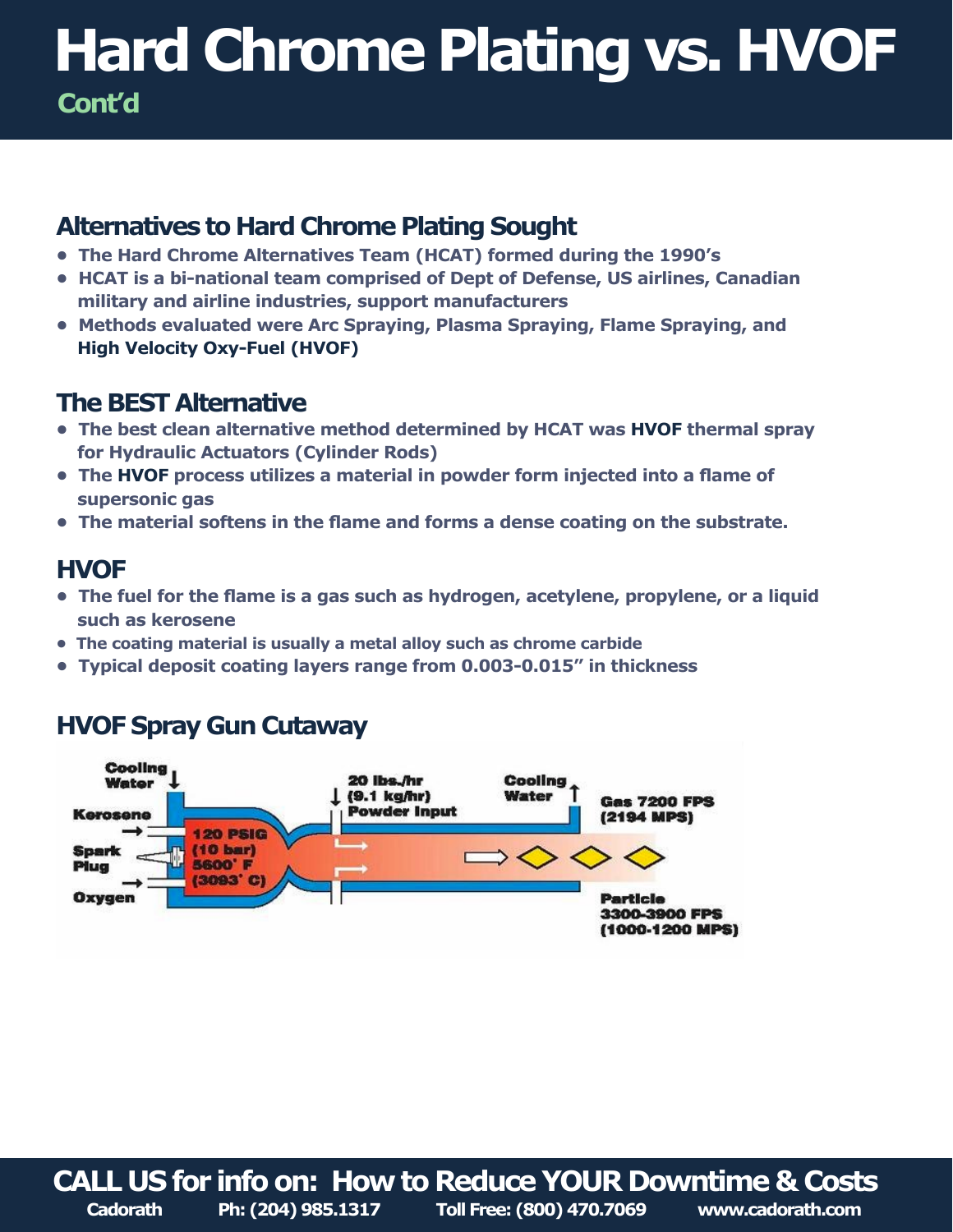## **Hard Chrome Plating vs. HVOF Cont'd**

### **HVOF**

**• The two primary companies that make the HVOF spray equipment are Sulzer-Metcoand Praxair/TAFA**

|                          | <b>Sulzer-Metco</b>                      | <b>Praxair/TAFA</b>              |
|--------------------------|------------------------------------------|----------------------------------|
| <b>Fuel</b>              | Hydrogen, propane proplyene, natural gas | <b>Kerosene</b>                  |
| <b>Carrier Gas</b>       | <b>Nitrogen</b>                          | <b>Nitrogen, Argon</b>           |
| <b>Oxidizer</b>          | Oxygen                                   | Oxygen                           |
| <b>Particle Velocity</b> | Mach 1                                   | Mach 2+ (3300-3900 ft. / second) |
| <b>Temperature</b>       | <b>5000 F</b>                            | 5600 F                           |

### **HVOF**

- **The part to be coated must have chrome removed by stripping electrolytically or grinding**
- **If the surface has been previously HVOF coated, the surface must be ground to remove any imperfections**
- **Any area not to be coated must be masked off**
- **The surface to be coated must be thoroughly grit blasted using aluminum oxide material-36 grit-the prepared surface must be kept clean from this point on**
- **The work piece is put into the HVOF thermal spray cabinet.**
- **During the spray process the work piece rotates at 300 surface feet per minute**
- **Each pass applies 0.001"of coating**
- **The work piece temperature is not allowed to exceed 350 F, the spray process can be stopped and started to limit this temperature HVOF**
- **Final surface finishing requires use of either diamond belts or diamond grinding wheels**
- **It is necessary to not only grind but also superfinish**
- **The finished surface is measured and documented**
- **The bond strength is >10,000 PSI**

#### **Comparison of Hard Chrome Plating to HVOF**

|                                                   | <b>Hard Chrome Plating</b>                       | <b>HVOF</b>                                       |
|---------------------------------------------------|--------------------------------------------------|---------------------------------------------------|
| <b>Surface Hardness</b>                           | <b>69 Rc</b>                                     | <b>71 Rc</b>                                      |
| Time required to coat<br>Komatsu 830E first stage | 7 hours (0.002" per hour to get<br>0.007''/side) | 1 hour (12lbs at 12lbs/hr to get<br>0.007''/side) |
| <b>Work Piece Temp</b>                            | 145F                                             | 300-350F                                          |
| <b>Post Plate H2 Relive</b>                       | Mach 1                                           | Mach 2+ (3300-3900 ft. / second)                  |
| Temperature                                       | 5000 F                                           | 5600 F                                            |